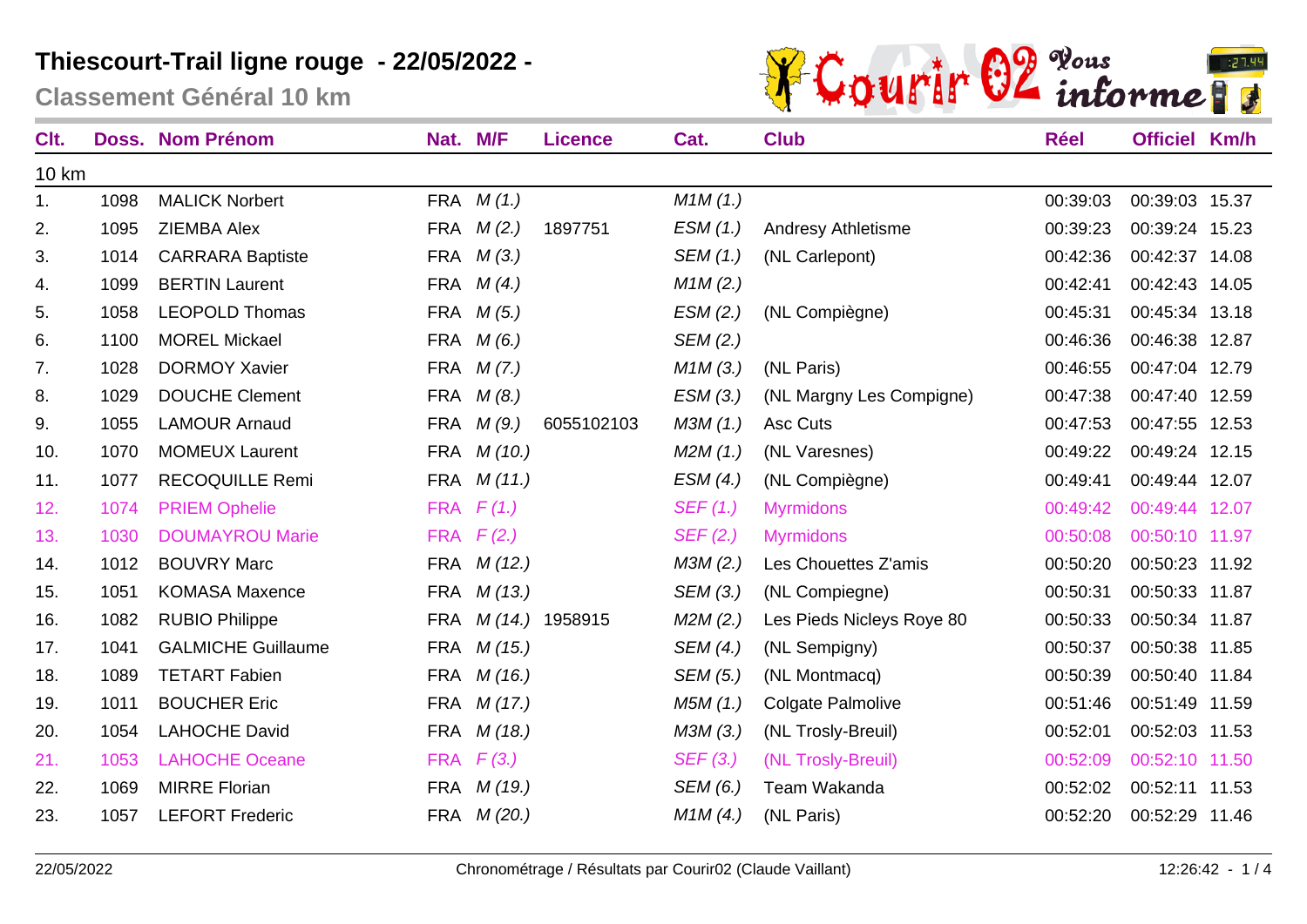**Classement Général 10 km**



| C <sub>It.</sub> |      | <b>Doss. Nom Prénom</b>      | Nat. M/F   |                    | <b>Licence</b>      | Cat.     | <b>Club</b>                                | <b>Réel</b> | <b>Officiel Km/h</b> |       |
|------------------|------|------------------------------|------------|--------------------|---------------------|----------|--------------------------------------------|-------------|----------------------|-------|
| 24.              | 1061 | <b>LESOILE Edouard</b>       | FRA        | M(21.)             |                     | MOM(1.)  | Team Wakanda                               | 00:52:29    | 00:52:37 11.43       |       |
| 25.              | 1056 | <b>LAVIOLETTE Franz</b>      | <b>FRA</b> |                    | M (22.) 268506      | MOM(2.)  | S/I Etampes Athletisme                     | 00:52:32    | 00:52:39 11.42       |       |
| 26.              | 1071 | <b>MORTECRETTE Bertrand</b>  | <b>FRA</b> | M(23.)             |                     | M1M(5.)  | Fspn                                       | 00:52:43    | 00:52:45 11.38       |       |
| 27.              | 1032 | <b>DUBAIL Jorys</b>          | <b>FRA</b> | M(24)              |                     | CAM(1.)  | (NL Mogneville)                            | 00:54:06    | 00:54:12 11.09       |       |
| 28.              | 1007 | <b>BIZIEN Raphael</b>        | <b>FRA</b> | M (25.)            |                     | CAM (2.) | (NL Berneuil-Sur-Aisne)                    | 00:54:48    | 00:54:51 10.95       |       |
| 29.              | 1081 | <b>RUBIO Jules</b>           | <b>FRA</b> |                    | M (26.) 2319329     | CAM (3.) | Les Pieds Nicleys Roye 80                  | 00:54:50    | 00:54:51 10.94       |       |
| 30.              | 1087 | <b>TELLIER Mathieu</b>       | <b>FRA</b> | M(27.)             |                     | SEM (7.) | (NL Bailly)                                | 00:55:59    | 00:56:00 10.71       |       |
| 31.              | 1050 | <b>JONES Jennifer</b>        | <b>FRA</b> | F(4)               |                     | SEF(4.)  | (NL Bagnolet)                              | 00:55:56    | 00:56:04 10.72       |       |
| 32.              | 1097 | <b>RODRIGUES Apauline</b>    | <b>FRA</b> | F(5.)              |                     | CAF(1.)  |                                            | 00:56:08    | 00:56:08 10.68       |       |
| 33.              | 1096 | <b>ROBRIGUES Filipe</b>      | FRA        | M (28.)            |                     | M3M (4.) |                                            | 00:56:09    | 00:56:09 10.68       |       |
| 34.              | 1016 | <b>COLOMBE Cedric</b>        | FRA        | M (29.)            |                     | M1M(6.)  | (NL Moulin Sous Touvent)                   | 00:56:08    | 00:56:10 10.69       |       |
| 35.              | 1023 | <b>DEHARBE Florian</b>       | FRA        | M (30.)            |                     | SEM (8.) | Les Cocottes En Papier                     | 00:56:02    | 00:56:10 10.70       |       |
| 36.              | 1001 | <b>ALABERT Celine</b>        | <b>FRA</b> | F(6.)              | 2309583             | MOF(1.)  | Lagny Omnisport Coeur de Picardie 00:56:12 |             | 00:56:14             | 10.67 |
| 37.              | 1009 | <b>BONNARD Tiffany</b>       | <b>FRA</b> | F(7)               |                     | MOF(2.)  | (NL Montescourt Lizerolles)                | 00:56:12    | 00:56:15 10.67       |       |
| 38.              | 1003 | <b>BARROCAL Christelle</b>   | <b>FRA</b> | F(8.)              | 2307238             | M3F(1.)  | Les Pieds Nicleys Roye 80                  | 00:56:25    | 00:56:29 10.63       |       |
| 39.              | 1091 | <b>VAN HAUWAERT Claire</b>   |            | FRA $F(9.)$        |                     | SEF (5.) | (NL Chauny)                                | 00:56:34    | 00:56:37 10.60       |       |
| 40.              | 1021 | DE SMET Johan                |            | FRA <i>M</i> (31.) |                     | M3M (5.) | (NL Thourotte)                             | 00:56:42    | 00:56:46 10.58       |       |
| 41.              | 1002 | <b>AMBEZA Alicia</b>         | <b>FRA</b> |                    | $F(10.)$ 2256771    | MOF(3.)  | Lagny Omnisport Coeur de Picardie 00:57:17 |             | 00:57:20 10.47       |       |
| 42.              | 1078 | <b>REYGUE Paul</b>           | <b>FRA</b> |                    | M (32.) 2256769     | MOM(3.)  | Lagny Omnisport Coeur de Picardie 00:57:26 |             | 00:57:29 10.44       |       |
| 43.              | 1033 | <b>DUBAIL Tom</b>            | FRA        | M (33.)            |                     | JUM(1.)  | (NL Mogneville)                            | 00:57:24    | 00:57:30 10.45       |       |
| 44.              | 1046 | <b>GUEGAN Celine</b>         | <b>FRA</b> | F(11.)             |                     | M2F(1.)  | (NL Cuts)                                  | 00:57:44    | 00:57:48 10.39       |       |
| 45.              | 1059 | <b>LEROY Ingrid</b>          | <b>FRA</b> | F(12.)             |                     | M2F(2.)  | (NL Cuts)                                  | 00:57:45    | 00:57:48 10.39       |       |
| 46.              | 1044 | <b>GRANDGUILLOT Philippe</b> | <b>FRA</b> |                    | M (34.) 1160487     | M6M (1.) | S/I Vga Compiegne                          | 00:57:57    | 00:58:03 10.35       |       |
| 47.              | 1035 | <b>DUWICQUET Fabrice</b>     |            |                    | FRA M (35.) 2298576 | M1M(7.)  | Vga Attichy                                | 00:57:58    | 00:58:03 10.35       |       |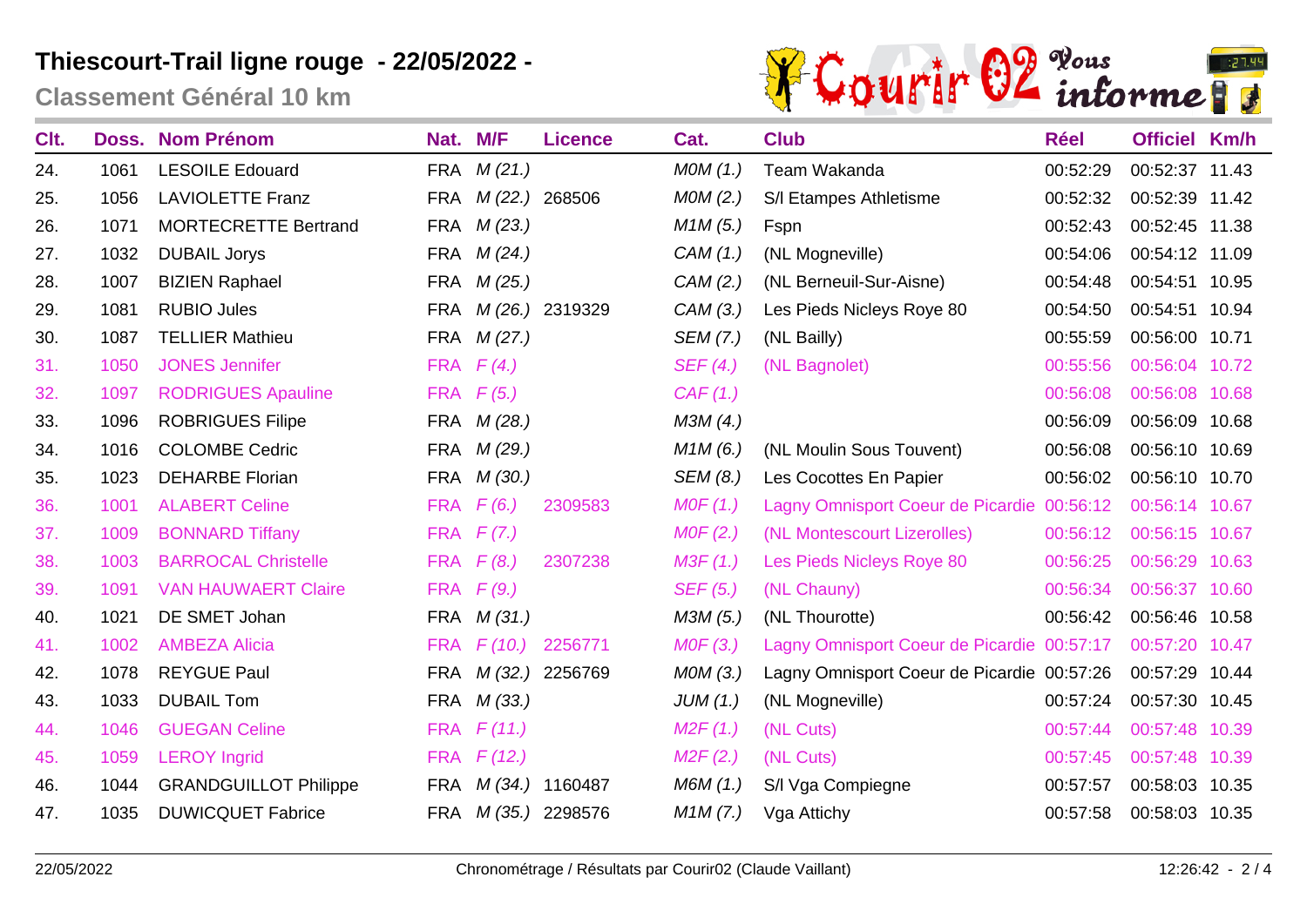**Classement Général 10 km**



| Clt. | Doss. | <b>Nom Prénom</b>             | Nat.       | M/F                | <b>Licence</b>         | Cat.     | <b>Club</b>                     | <b>Réel</b> | <b>Officiel Km/h</b> |       |
|------|-------|-------------------------------|------------|--------------------|------------------------|----------|---------------------------------|-------------|----------------------|-------|
| 48.  | 1048  | <b>HENNEQUIN Herve</b>        | <b>FRA</b> | M(36.)             |                        | M5M(2.)  | Les Foulées Noyonnaises         | 00:58:19    | 00:58:22 10.28       |       |
| 49.  | 1026  | <b>DELVILLE Lukas</b>         | FRA        | M(37.)             |                        | CAM(4.)  | Les Foulées Noyonnaises         | 00:58:30    | 00:58:33 10.25       |       |
| 50.  | 1065  | <b>MALAUNAY Romain</b>        | <b>FRA</b> | M(38.)             |                        | SEM (9.) | (NL Saint-Quentin)              | 00:58:41    | 00:58:47 10.22       |       |
| 51.  | 1049  | <b>JANNAUD LEFORT Emeline</b> | <b>FRA</b> | F(13.)             |                        | M1F(1.)  | (NL Paris)                      | 00:59:00    | 00:59:08 10.17       |       |
| 52.  | 1039  | <b>FOURCADE Celine</b>        | <b>FRA</b> | F(14)              |                        | M2F(3.)  | Les Pieds Nicleys Roye 80       | 01:00:05    | 01:00:09             | 09.98 |
| 53.  | 1062  | <b>LEZIER Raphaelle</b>       | <b>FRA</b> | F(15.)             |                        | M1F(2.)  | Presque 40                      | 01:00:22    | 01:00:28 09.94       |       |
| 54.  | 1020  | <b>DALONGEVILLE Karine</b>    | <b>FRA</b> | F(16.)             |                        | M1F(3.)  | Presque 40                      | 01:00:22    | 01:00:28             | 09.94 |
| 55.  | 1038  | <b>FAVERO Emilie</b>          | <b>FRA</b> | F(17)              |                        | M1F(4)   | (NL Noyon)                      | 01:01:55    | 01:02:04 09.69       |       |
| 56.  | 1013  | <b>BRACONNIER Jean-Paul</b>   | <b>FRA</b> | M(39.)             |                        | M3M (6.) | Team Tgv                        | 01:02:15    | 01:02:21             | 09.64 |
| 57.  | 1086  | <b>STOPE Jerome</b>           | <b>FRA</b> | M(40.)             |                        | M2M(3.)  | Team Tgv                        | 01:02:15    | 01:02:22 09.63       |       |
| 58.  | 1006  | <b>BERDON Elisa</b>           | <b>FRA</b> | F(18.)             |                        | CAF(2.)  | Les Foulées Noyonnaises         | 01:03:03    | 01:03:09             | 09.51 |
| 59.  | 1090  | <b>TOP Maxence</b>            | <b>FRA</b> |                    | M (41.) 47 60 216 0101 | CAM(5.)  | <b>Compiegne Sport Cyclisme</b> | 01:03:06    | 01:03:12 09.50       |       |
| 60.  | 1024  | <b>DELCUZE Caroline</b>       | <b>FRA</b> | F(19.)             | 2379792                | MOF(4.)  | Les Pieds Nicleys Roye 80       | 01:03:36    | 01:03:41             | 09.43 |
| 61.  | 1047  | <b>GUERIN Linda</b>           | <b>FRA</b> | F(20.)             |                        | M2F(4)   | (NL Crapeaumesnil)              | 01:04:32    | 01:04:38 09.29       |       |
| 62.  | 1060  | <b>LESCOP Malika</b>          | <b>FRA</b> | F(21.)             |                        | M2F(5.)  | (NL Noyon)                      | 01:04:31    | 01:04:40 09.30       |       |
| 63.  | 1005  | <b>BEAUFILS Yann</b>          |            | FRA <i>M (42.)</i> |                        | ESM(5.)  | (NL Clairoix)                   | 01:04:33    | 01:04:42 09.29       |       |
| 64.  | 1004  | <b>BEAUFILS Christophe</b>    | FRA        | M(43.)             |                        | M2M(4.)  | (NL Clairoix (60280))           | 01:05:30    | 01:05:40 09.16       |       |
| 65.  | 1042  | <b>GISPALOU Anais</b>         | <b>FRA</b> | F(22.)             |                        | EST(1.)  | Electroshape                    | 01:05:57    | 01:06:01             | 09.09 |
| 66.  | 1037  | <b>FALKENAU Margaux</b>       | <b>FRA</b> | F(23.)             |                        | SEF (6.) | Electroshape                    | 01:05:57    | 01:06:01             | 09.09 |
| 67.  | 1010  | <b>BONNEDAME Aurelie</b>      | <b>FRA</b> | F(24)              |                        | MOF(5.)  | (NL Margny Les Compiegne)       | 01:06:53    | 01:07:01 08.97       |       |
| 68.  | 1040  | <b>GAILLOT Pascal</b>         | FRA        | M(44)              |                        | M4M(1.)  | Rapid Auto                      | 01:06:53    | 01:07:01 08.97       |       |
| 69.  | 1036  | <b>ENDERLIN Christelle</b>    | <b>FRA</b> | F(25.)             |                        | M3F(2.)  | (NL Piennes-Onvillers)          | 01:07:00    | 01:07:05 08.95       |       |
| 70.  | 1063  | <b>LOFFROY Severine</b>       | <b>FRA</b> | F(26.)             |                        | M2F(6.)  | (NL Morchain)                   | 01:07:09    | 01:07:14 08.93       |       |
| 71.  | 1064  | <b>LOFFROY Philippe</b>       |            | FRA <i>M (45.)</i> |                        | M3M(7.)  | Senti Nesle                     | 01:07:09    | 01:07:14 08.93       |       |